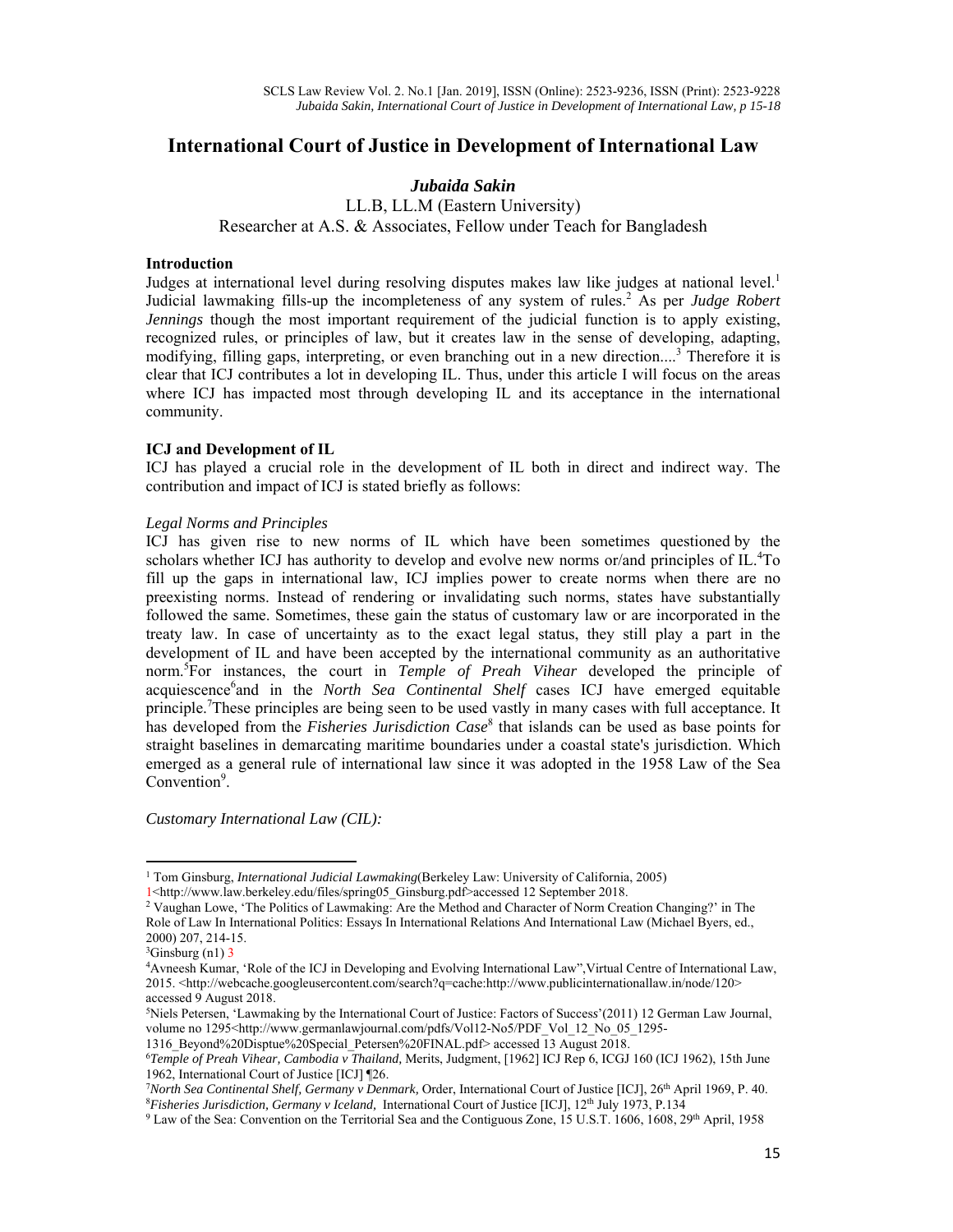On the basis of state practice and opinio juris certain norms are declared as CIL. Most of the time norms get recognition by declaration of forming CIL through a court. Unless any norm is recognized as CIL it does not form a part of IL. Though CIL is nominally made by states undertaking actions with a sense of legal obligation,<sup>10</sup> in practice customary law is declared by courts.<sup>11</sup> An example is found in the *Jan Mayen case*<sup>12</sup> that relying solely on an early ICJ Chamber decision in the *Gulf of Maine*, 13 (rather than on an examination of state practice) the Court found that the rule that delimitation should be with a provisional median line constituted customary international law.14 After getting recognized as CIL, judicial declaration of custom will be considered binding.<sup>15</sup>

#### *International Environmental Law (IEL)*

ICJ decisions have been considered as an important source of IEL.<sup>16</sup>It has been argued by *Jorge E. Vinuales*, that the ICJ has developed several very important rules in the field of IEL by way of interpretation.17The judgment of the *Pulp Mills<sup>18</sup>* case declared the status of, and tried to clarify, the content of environmental impact assessment and sustainable development as IL norms and these are conceded significant for the development of IEL.<sup>19</sup>Environmental impact assessment is considered an international obligation after the pronouncement of judgment by ICJ on April 20,  $2010^{20}$ 

#### *Law of the Sea*

IL of due diligence and negligence has derived from the case of *Corfu Channel*21 which gave rise to give appropriate publicity of any danger to navigation which was later on incorporated in *article 24* of UNCLOS. Furthermore, the right of innocent passage over territorial sea addressed in the case was inserted in UNCLOS under *articles 18-19*. 22ICJ created new rules through the recognition of the delimitation of unique baseline by Norway in *Anglo-Norwegian fisheries* case<sup>23</sup> which was incorporated in *article 7* of UNCLOS. Furthermore, *article 83* was featured in UNCLOS from ICJ principle in the case of *North Sea Continental Shelf24.*

<sup>&</sup>lt;sup>10</sup>Ginsburg (n1) 8.<br><sup>11</sup> Jörg Kammerhofer, 'Uncertainty in the Formal Sources of International Law: Customary International Law and Some of its Problems', 15 Eur. J. Int'l L. (2004),523 <http://ejil.org/pdfs/15/3/360.pdf> accessed 10 August 2018. <sup>12</sup>Maritime Delimitation in the Area between Greenland and Jan Mayen, Denmark v Norway, Judgment, Merits,

International Court of Justice [ICJ] I 4<sup>th</sup> June 1993,P. 38.<br><sup>13</sup>Delimitation of the Maritime Boundary in the Gulf of Maine Area, Canada v United States, Appointment of Expert,

Order, , International Court of Justice [ICJ]30th March 1984, P. 246.<br><sup>14</sup> Michael Byers, *Custom, Power and the Power of Rules: International Relations And Customary International* 

*Law*(CUP1999) 122-23.<br><sup>15</sup>Ginsburg (n1) 9.

<sup>16</sup> Xiaoqin Zhu and Jinlong He, 'International Court of Justice's Impact on International Environmental Law: Focusing on the Pulp Mills Case,Yearbook of InternationalEnvironmental Law, Volume: 23(1),

<sup>2013&</sup>lt;https://academic.oup.com/yielaw/article-abstract/23/1/106/1669162?redirectedFrom=fulltext> accessed 17 September 2018.

<sup>&</sup>lt;sup>17</sup>Dr. Jorge E. Vinuales, 'The Contribution of International Court of Justice to the Development of International Environmental Law' (2008) 32(1),P. 232.<https://ir.lawnet.fordham.edu/ilj/vol32/iss1/14>accessed <sup>18</sup>*Pulp Mills on the River Uruguay, Argentina v Uruguay, Order, Provisional Measures, International Court of Justice* 

<sup>[</sup>ICJ]13th July 2006

<sup>19</sup> Ibid Pp.178–80.

<sup>&</sup>lt;sup>20</sup> Cymie R. Payne, 'Environmental Impact Assessment as a Duty under International Law', Berkeley Law: University of California, Vol. 1, No. 3 (2010), pp. 317-324<https://www.law.berkeley.edu/article/the-international-court-ofjustice-recognizes-environmental-impact-assessment-as-a-duty-under-international-law/> accessed 7 September 2018.<br><sup>21</sup>Corfu Channel, United Kingdom v Albania, Judgment, Merits, , International Court of Justice [ICJ]9th Apr 22.

<sup>&</sup>lt;sup>22</sup> M Rafiul Islam, "*International Law: Current Concepts and Future Directions*", (Lexis Nexis Butter Worths, Australia 2014) 502.

<sup>23</sup>*Fisheries, United Kingdom v Norway,* Merits, Judgment, International Court of Justice [ICJ], 18th December 1951,P. 116.

<sup>24</sup>*North Sea* (n 7).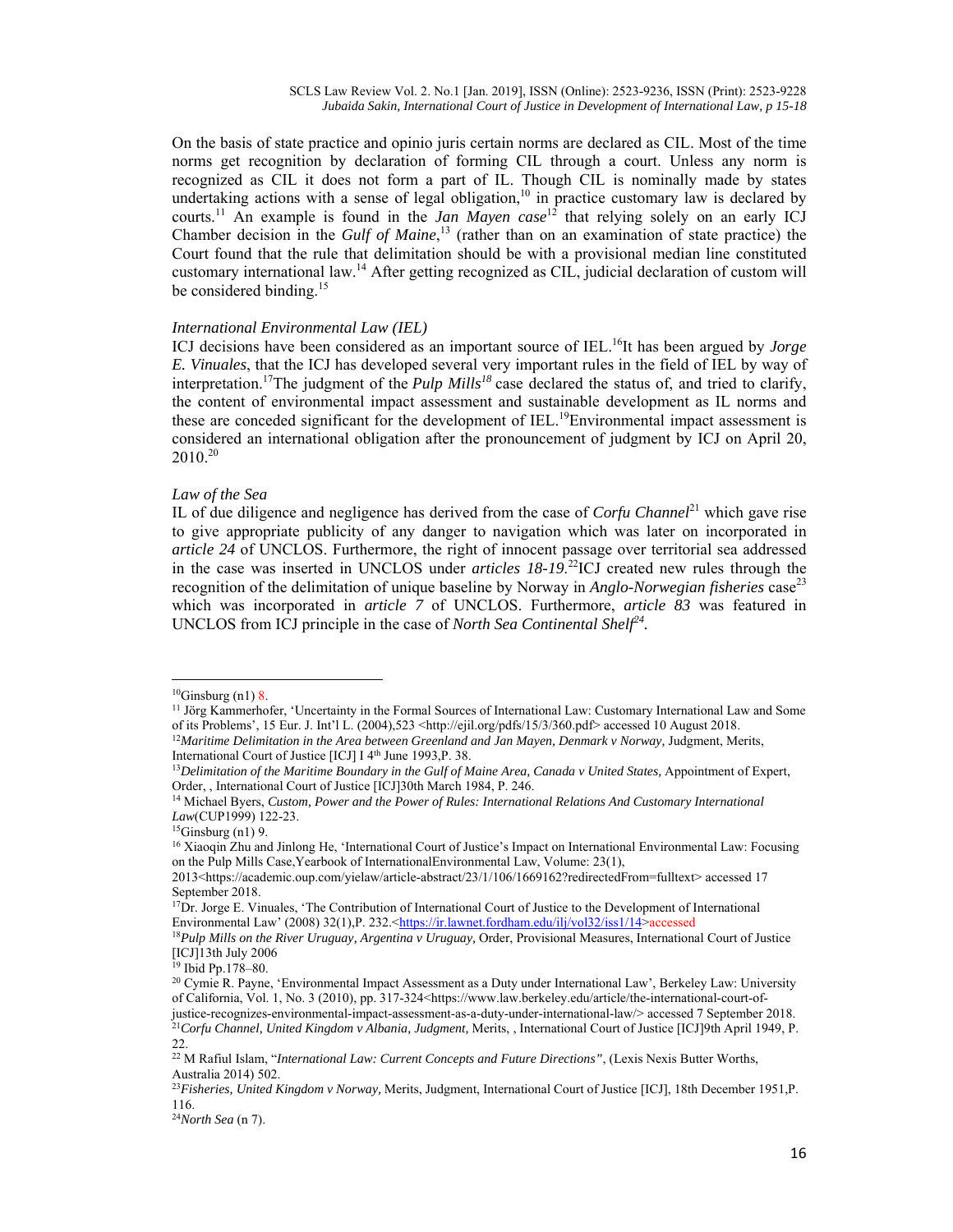#### *Treaty Law*

It has been argued by *Judge Lauterpacht* that law is created not just by agreement, customs or legislature, but it is also created by judges by way of interpreting the existing law,<sup>25</sup> such as treaty provision which was previously unknown to the international community e.g. the ICJ declared that the conditions laid down under article 4 of UN charter for the admission of States were exhaustive and that if these conditions were fulfilled by a State which was a candidate then that country shall qualify to be a member of UN.<sup>26</sup> In addition, the ICJ implicitly affirmed its power to interpret the Charter in several cases. In the *Reparation* case<sup>27</sup>, it interpreted the Charter as recognizing the legal personality of the UN which became a landmark in the progressive development and in the *International Status of South9-West Africa* case<sup>28</sup> it interpreted the Charter as affirming the supervisory power of the GA with regard to the administration of the territory of South-West Africa.<sup>29</sup>

## **Impact Assessment of ICJ Contributions**

The renowned jurist *Oppenheim* observed that, "Judicial decision has become a most important factor in the development of international law, and the authority and persuasive power of judicial decisions may sometimes give them greater significance than they enjoy formally." $30^{\circ}$ ICJ has contributed or has a great impact in the development of IL through delivering many judicial decisions and advisory opinions. According to *article 59* of ICJ Statute, "The decision of the Court has no binding force except between the parties and in respect of that particular case." However, it is evident that ICJ referred its own cases in dissolving other cases. Precedent of ICJ is not binding but it has persuasive force. Therefore, referring or citing its own rules/principles or cases are not in violation of the said article. Thus, the derived norms and principles can form IL.

Moreover, *article 38* of the ICJ statute, paved the way of ICJ to create or contribute in developing IL since it states that judicial decisions are source of IL. For example, The ICJ opined that Charter intended to confer on the United Nations, the legal personality to possess rights and duties, and "right to bring a claim on behalf of its personnel" was one such conferred right.<sup>31</sup> This decision of ICJ is globally recognized. Hence, the normative value of pronouncements of the ICJ is not limited to their particular cases; rather they have some general character.<sup>32</sup>This new rule had been welcomed by international community, and today it is regarded as a well-established rule of international law. The *Nicaragua case*33, is extensively referred in the area of use of force and the "effective control" rule developed in this case is considered as an important rule of international law though the judgment was not accepted by one party of the case. $34$ 

#### **Conclusion**

Though being not empowered by the UN or by ICJ Statute, it has countless impact in development of IL. In some circumstances ICJ has been criticized for its judicial activism.

<sup>&</sup>lt;sup>25</sup>H. Lauterpacht, 'The Absence of an International Legislature and the Compulsory Jurisdiction of International Tribunals*'*(1930) 11 Brit. Y.B. Int'l L. 134,143; R P ANAND, *Compulsory Jurisdiction of International Court* (2nd edn, Hope India publication 1958) 75-76

<sup>&</sup>lt;http://www.publicinternationallaw.in/sites/default/files/books/CJICJ.pdf>accessed 17 October 2018.<br><sup>26</sup>Conditions of Admission of a State to Membership in the United Nations (Article 4 of the Charter), Advisory Opinion, International Court of Justice [ICJ], 28th May 1948, P. 57.

<sup>27</sup>*Reparation for injuries suffered in the service of the Nations,* Advisory Opinion, International Court of Justice [ICJ]11th April 1949.

<sup>&</sup>lt;sup>28</sup>International status of South-West Africa, Advisory Opinion, International Court of Justice [ICJ], 11th July 1950<br><sup>29</sup>Mohamed Sameh Ahmed Mohamed, 'The Role of The International Court of Justice as The Principal Judici

of The United Nations' (DPhil Thesis, University of London),1997123-25.<br><sup>30</sup>Robert Jennings, Arthur Watts KCMG QC (eds), *Oppenheim's International Law* (9<sup>th</sup> edn, OSAIL 1992) 41.<br><sup>31</sup>*Reparation* (n 27).<br><sup>32</sup>Ian Brownlie

<sup>33</sup>*Military and Paramilitary Activities in and against Nicaragua, Nicaragua v United States,* International Court of Justice [ICJ], 26th November 1984

 $34$ Avneesh (n 4).